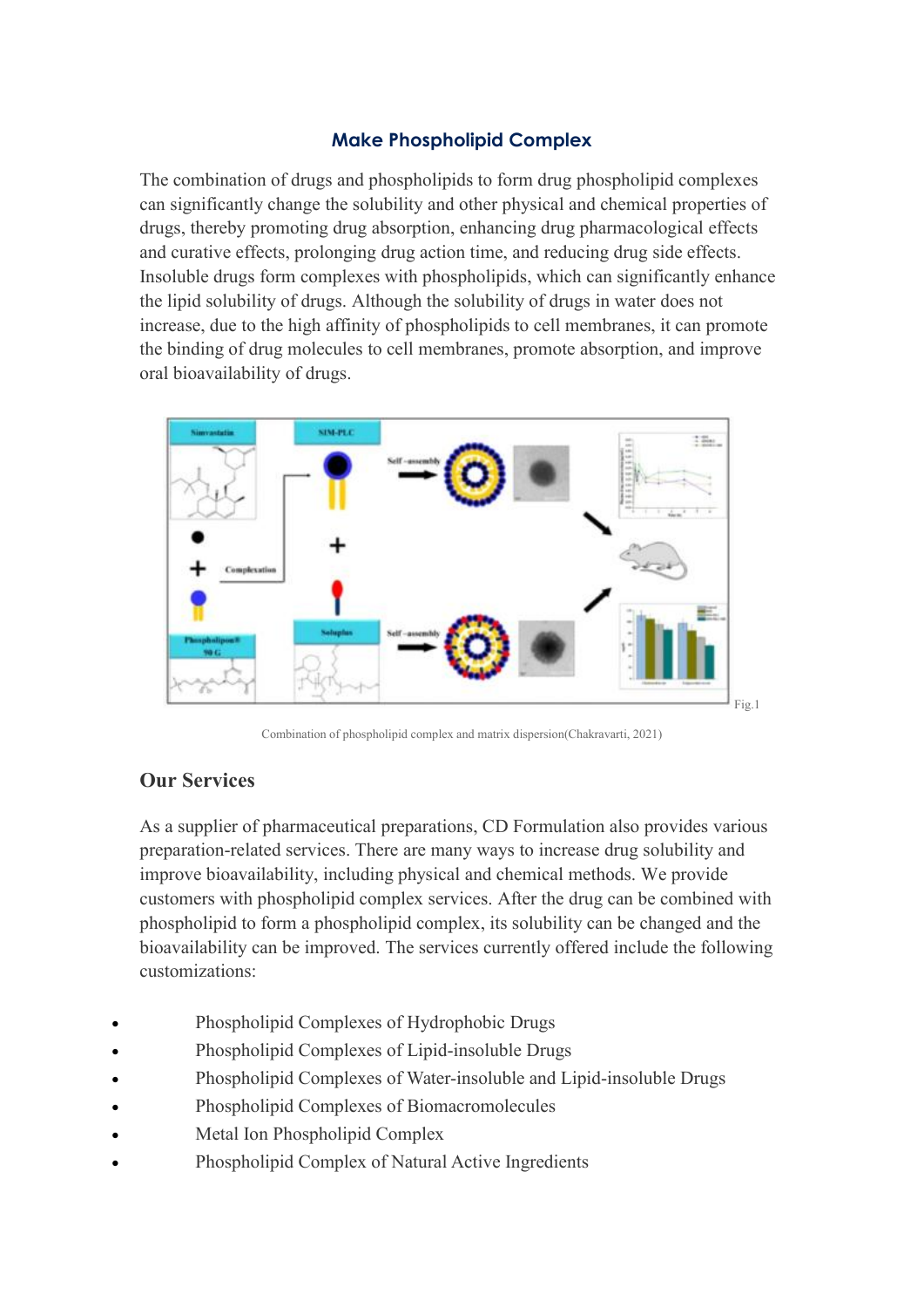In addition, drug and phospholipid molecules are connected by intermolecular forces such as charge transfer, hydrogen bonding or van der Waals force to form drug phospholipid complexes, so the structure of phospholipid complexes can be determined by ultraviolet spectroscopy, infrared spectroscopy, scanning electron microscopy, thermal analysis, various analytical methods such as X-ray and nuclear magnetic resonance can be used for identification.

## **The Function of Phospholipid Complexes**

## **Promote Biofilm Absorption**

Phospholipids are important components of biological membranes, and the preparation of drugs and phospholipids into complexes can improve the lipid solubility and biomembrane permeability of drugs.

## **Improve Drug Bioavailability**

After the free drug interacts with phospholipids to form a complex, the drug has the advantage of phospholipid, which can improve the drug's absorption in the gastrointestinal tract or percutaneous, thereby increasing the blood drug concentration; on the other hand, phospholipid can play a protective role on the drug, reduce the scavenging effect, so the bioavailability of the drug is significantly improved.

## **Prolong Drug Action Time**

The phospholipid complex uses a large amount of phospholipids as the drug matrix, which delays the release of the drug and prolongs the action time.

## **Skin Penetration**

As the main component of biological membrane, phospholipids can easily penetrate the skin. Therefore, after the drug and phospholipids are prepared to form a complex, the lipid solubility of phospholipids can easily penetrate the epidermis barrier and enter the dermis, and then disintegrate to release the drug to exert its curative effect.

## **Reduce Toxic Side Effects**

Phospholipids are naturally derived lipids with good biocompatibility. In the drug-phospholipid complex, macroscopically, phospholipids encapsulate the drug to reduce drug toxicity; under the microscope, phospholipid molecules and drug toxic groups or long aliphatic chains in phospholipid molecules encapsulate the toxic groups, thereby reducing adverse reactions happened.

# **The Advantages of Our Services**